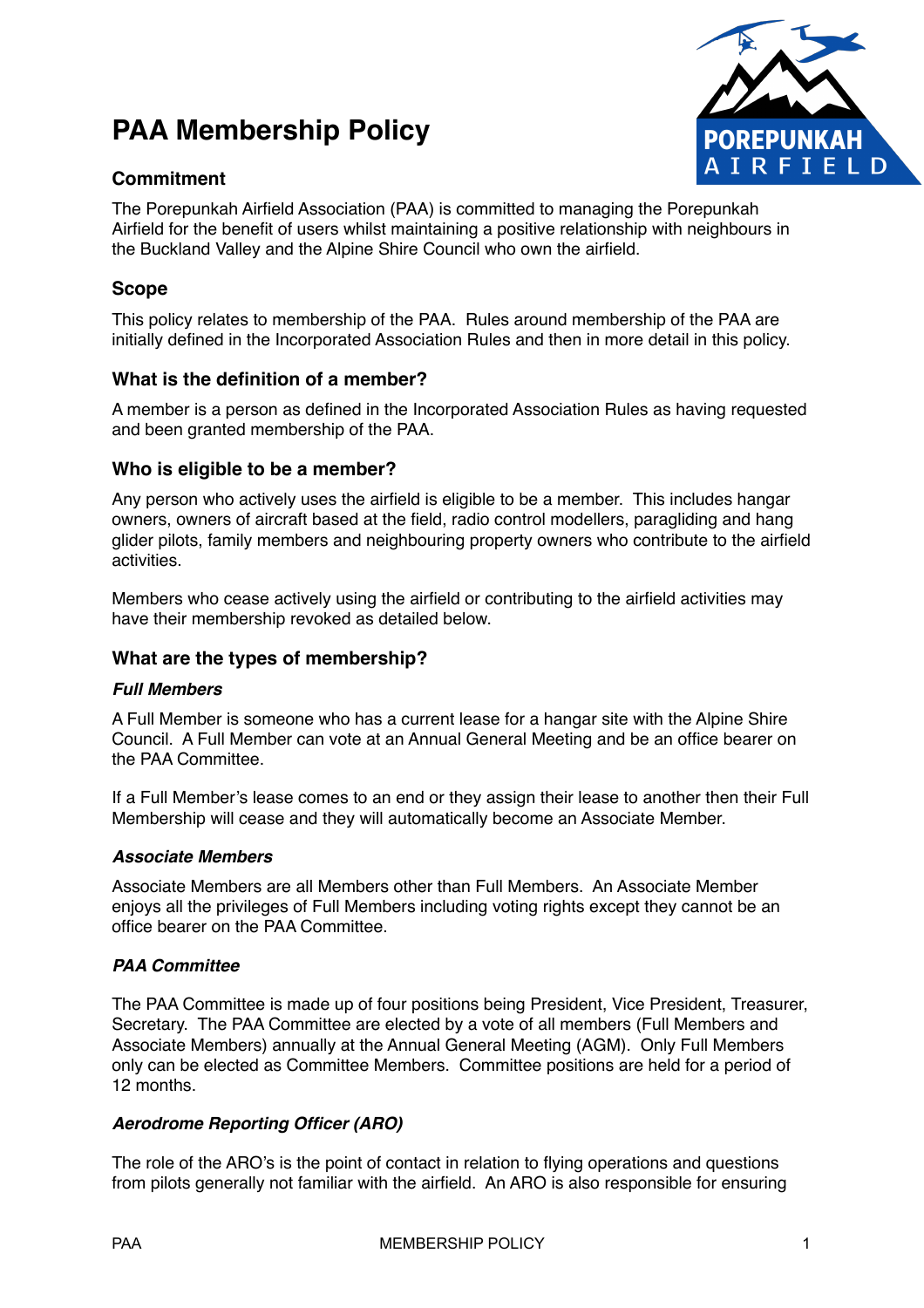the airfield is safe for operations through inspections and managing safety issues. The PAA Committee can nominate Full or Associate Members to be ARO's and the PAA should have multiple ARO's to share the workload. ARO's must be suitably experienced and undertake appropriate ARO training.

The PAA prefers that at least one ARO is also a PAA Committee Member.

## **What are the benefits of membership?**

- Emails with updates on airfield activities.
- Invitation to PAA social events.
- Ability to contribute to airfield decision making.
- Voting rights at Annual General Meetings.

#### **What are the responsibilities of membership?**

Members of the PAA are responsible for abiding by the terms of the Model Incorporated Association Rules and also abiding by all Rules, Policies and Procedures of the PAA and the Porepunkah Airfield.

## **What is the cost of membership?**

There is no cost to being member of the PAA

## **What is the process for requesting membership?**

Requests for membership must be made in writing on the prescribed form and submitted to the PAA Committee at [info@ypok.org.au.](mailto:info@ypok.org.au) Decisions on membership are made by the PAA Committee. Upon receipts a request for membership will be considered at the following PAA Committee Meeting and applicant advised in writing of outcome.

#### **Meetings**

Member Information Sessions are held twice per year in March and September.

PAA Committee Meetings are held four times per year.

The AGM is held once a year in conjunction with the September Member Information Session.

#### **When does membership cease?**

Membership of the PAA will cease when one of the following occurs;

- A member resigns in writing
- A member has passed away
- A member has breached PAA Policies and Procedures and following the Disciplinary Action process set out in the Model Incorporated Association Rules a determination is made by a PAA sub-committee to terminate membership.
- A member has not been involved in any airfield activities for at least one year and;

(i) the Secretary has made a written request to the member to confirm that he or she wishes to remain a member; and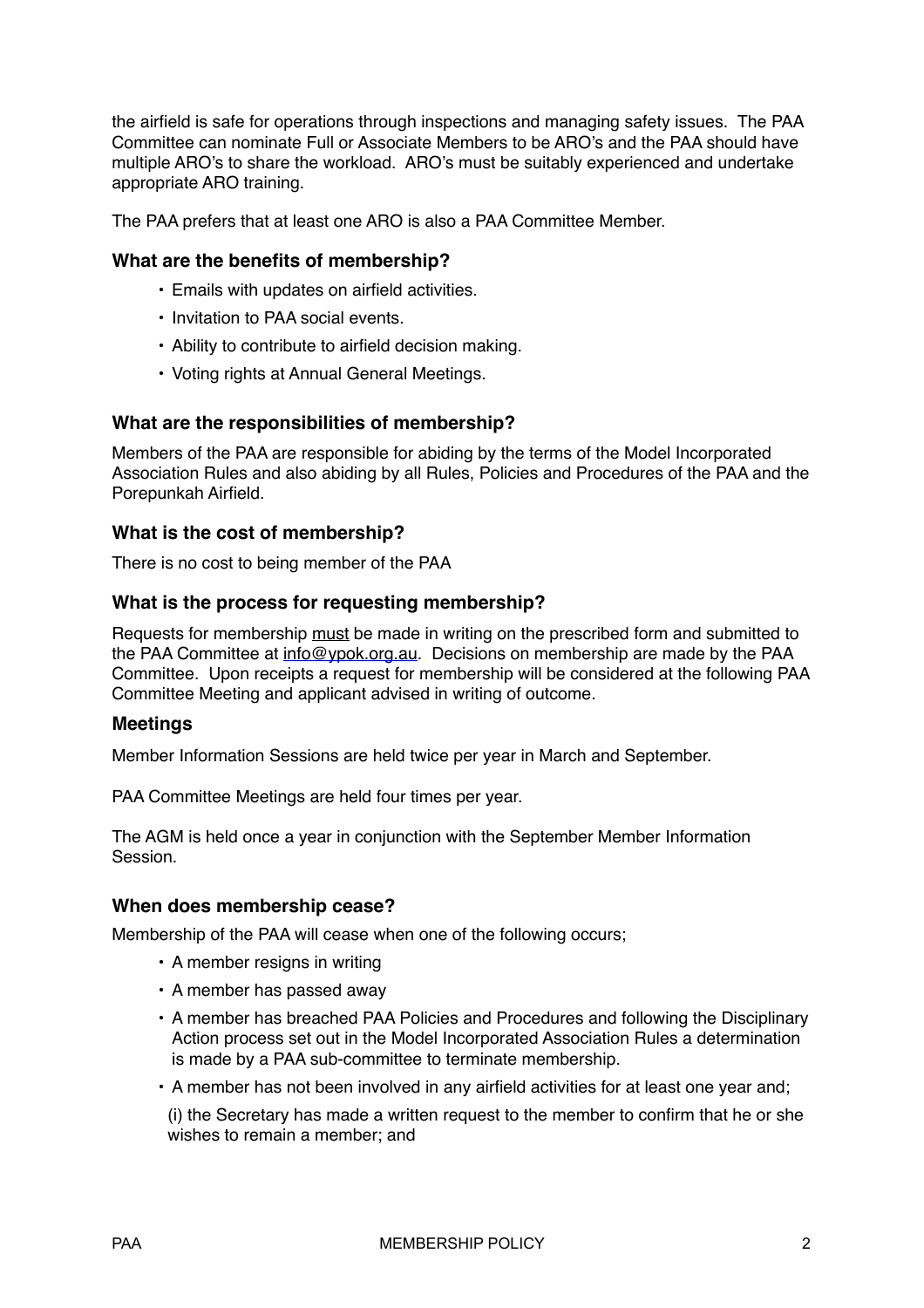(ii) the member has not, within 3 months after receiving that request, confirmed in writing that he or she wishes to remain a member and subsequently become actively involved in airfield activities again.

## **Responsibilities**

• PAA committee members must consider applications at a meeting following receipt of a written application

## **PAA Committee**

The PAA Committee consists of the four roles. The committee is elected by the members of the PAA to set the strategic direction, manage the operations and manage the maintenance of the airfield. The responsibilities of each role are noted below.

#### **President**

- **•** Manage airfield maintenance and safety
- **•** Manage airfield user and neighbour relationships and complaints
- **•** Manage committee and other PAA roles such as ARO's & ADO's

#### **Vice President**

- Manage YPOK email communication
- Primary point of contact with Alpine Shire Council (ASC)

#### **Treasurer**

- Accounts receivable/payable and management of bank account
- Management of accounting system & receipts
- Reconciliation of hangar rental income
- Financial reporting (annually and at committee meetings)
- Management of mobile phone accounts
- Paypal donation collection management
- Dropbox folder management

#### **Secretary**

- Coordinating committee meetings and annual general meeting & taking minutes
- Managing outbound and inbound correspondence (letter or email)
- Consumer Affairs Victoria point of contact and lodging annual statements
- Writing and updating policies and procedures
- Membership and hangar owner queries, approvals and databases

#### **Other (as allocated by committee)**

- Website, domain, webcam and weather station management
- Aviation Data Originator (ADO)
- Aerodrome Reporting Officers (ARO's)

## **Policy questions and feedback**

If you would like a copy of this policy, or if you have any questions or feedback, please contact us at: [info@ypok.org.au](mailto:info@ypok.org.au)

## **Legislation, Standards and Agreements**

The following legislation applies to this policy and supporting documentation:

Victorian Associations Incorporation Reform Act 2012